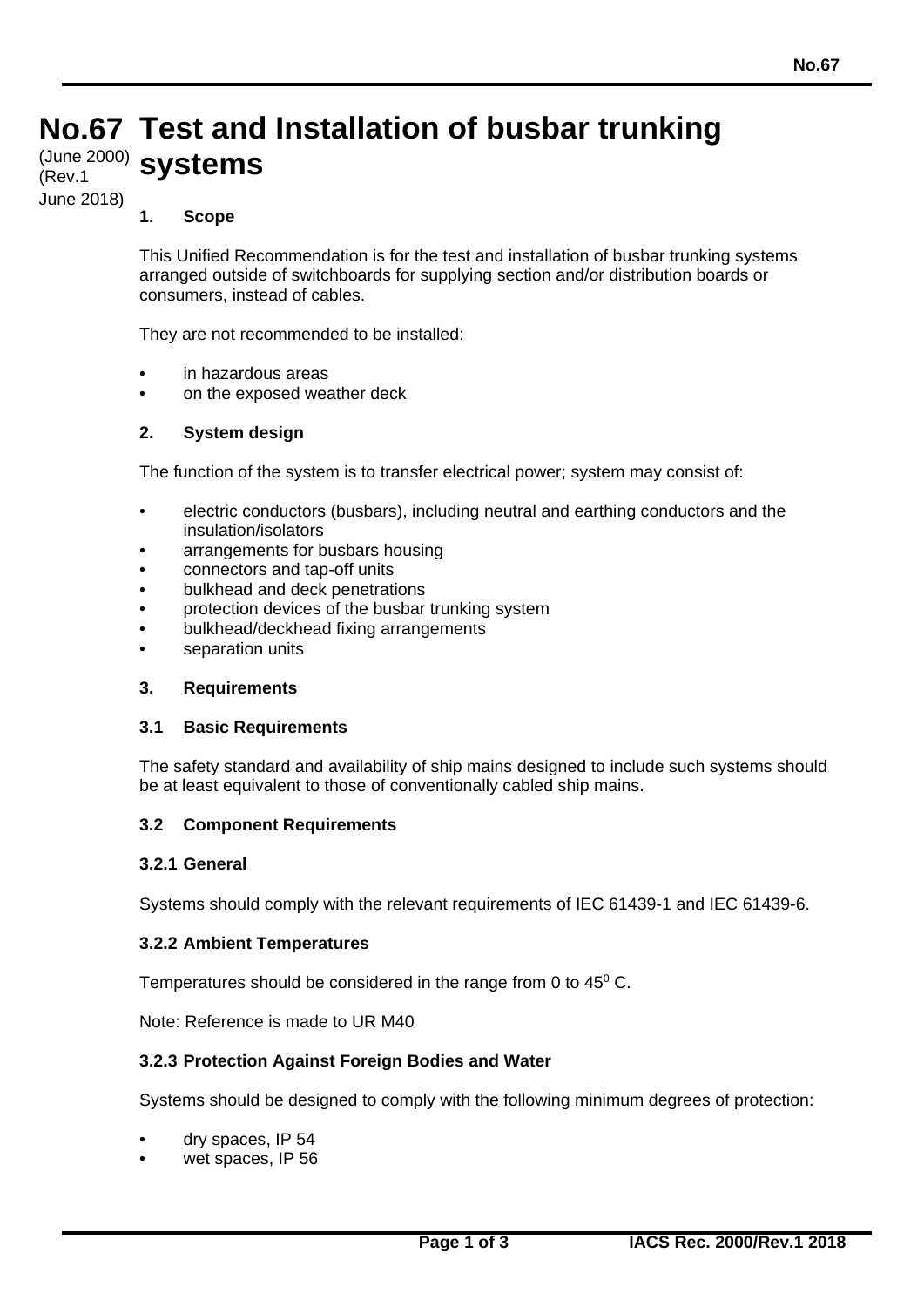# **No.67 3.2.4 Mechanical Design**

(cont)

The system should be designed to withstand a vibration level of 1 mm amplitude in the frequency range of 2 Hz to 13.2 Hz and of 0.7g acceleration in the frequency range of 13.2 Hz to  $100$  Hz.

It should be suitable for automatic draining where condensation is possible.

The enclosure of the system should be designed to be sufficiently robust, or alternatively additionally protected, to withstand normal mechanical forces which may be expected on board ships.

# **3.2.5 Fire Protection, Bulkhead and Deck Penetrations**

The complete system should comply with the fire test requirements as specified in IEC 60332-1-1 & IEC 60332-1-2.

Bulkhead and deck penetrations of systems should conform to categories laid down by SOLAS and are not to impair the mechanical, watertight and/or fire integrity of the bulkheads or decks through which they pass.

The internal arrangements of the ducts should have the same fire integrity arrangements as the divisions which they pierce.

# **3.3 System Requirements**

# **3.3.1 Installation Configuration**

Redundant essential consumers should be supplied by separate systems. The installation should be such that a failure in one system does not impair the operation of the redundant one.

Where a system is arranged below the uppermost continuous deck, the vessel's manoeuvrability as well as the safety of the crew and passengers should not be impaired in the event of one more watertight compartments outside the engine room being flooded.

Main and emergency supply should not be installed in a common duct.

System should be fitted with means for separation to enable maintenance works and the segregation of damaged parts.

Where systems are led through fire sections, the separation units should be installed on the supply side.

# **3.3.2 Protection Devices**

The propagation of electric arcs along the busbars should be prevented by arc barriers or other suitable means, such as, in the case of systems with uninsulated busbars, the use of current limiting circuit breakers.